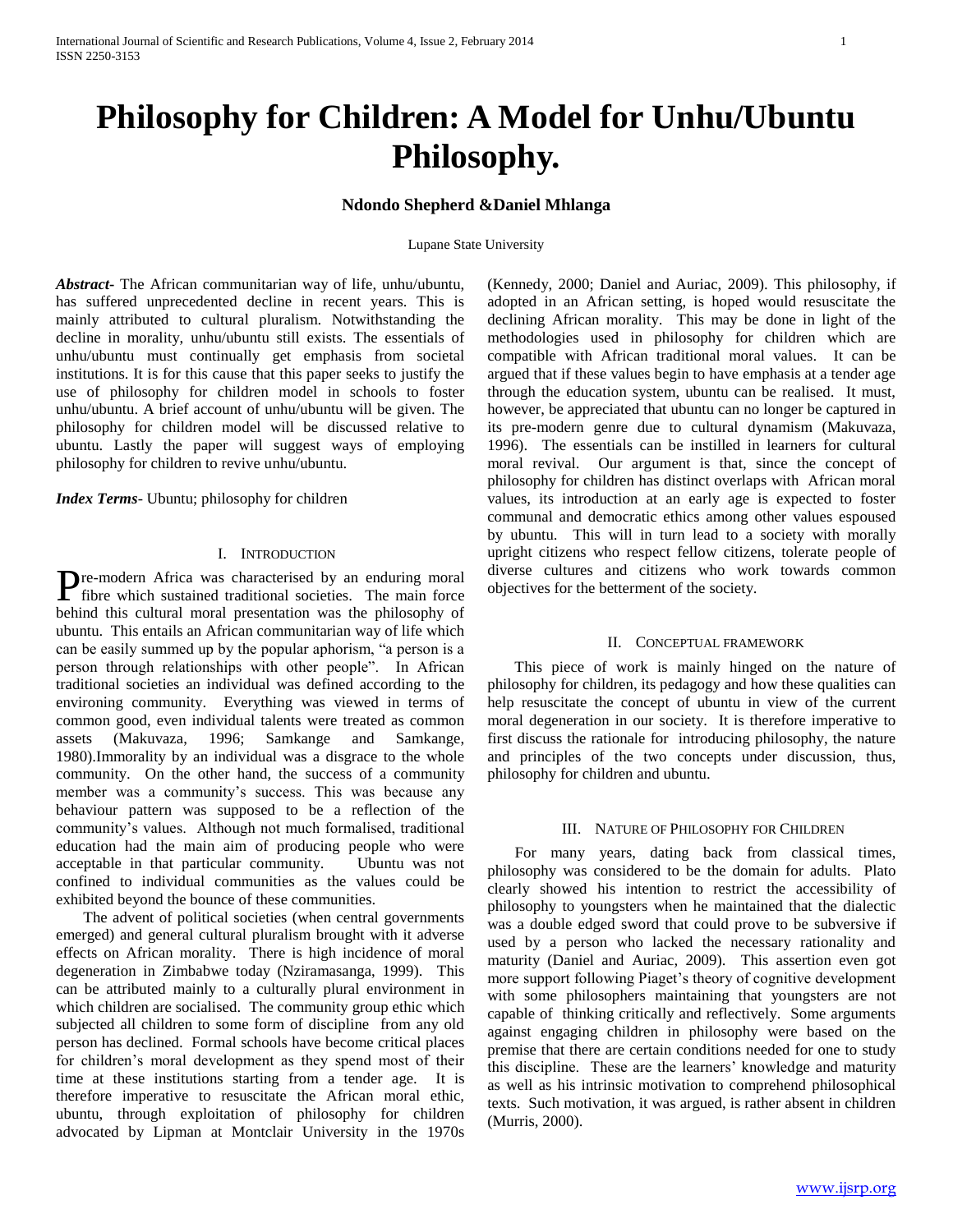As this discipline was considered unfit for children, it is no wonder why it seems to be exclusively offered to students in colleges and universities (Kennedy, 2000). In consideration of the notion that the essence of philosophy is critical thinking (Daniel and Auriac, 2009), Lipman (1988) getting the influence from Vygotsky(1985) sees critical thinking as the main element prevalent in children through verbal exchange among peers. Although some philosophers contest the introduction of philosophy for children in the classroom suggesting that the discussions by children it fosters are not philosophical, Socrates argues that through questioning, critical thinking is enhanced and children discover knowledge. For Socrates, knowledge is not a preserve for adults, but would rather be discovered by the learner himself. Knowledge is considered a never achieved awareness that is constructed and reconstructed in and by the questioning (Murris, 2000). As Lipman et. al, (1980) view it, this complex philosophical thinking needs to be nurtured in children as it is neither innate nor magic. We consider Daniel and Auriac's (2009) sentiments that it is not because one enters adulthood that one automatically becomes a critical thinker. In the same vein Mathews (1994:18) says maturity brings staleness and uninventiveness to the exploitation of philosophical ideas while children are often "fresh and inventive thinkers". In most cases adults' perceptions maybe taken differently by children, so childhood can be said to be the best time to capture children's philosophical aptitudes.

 An American philosopher, Mathew Lipman, proposed a philosophy for children programme in the 1970s (Kennedy 2000; Daniel and Auriac, 2009), and to date the programme has been implemented in fifty countries, its material has been translated into twenty languages (Daniel and Auriac, 2009). This is being done in the light of the need to develop critical thinking in children through philosophical dialogue which evolves in a perspective to enrich group perspective as opposed to argumentation for individual ends (Lipman, 2003). In reference to the good qualities of Philosophy for children, Accorint (2000) saw it as an education proposal that makes it possible for teenagers to develop complex thinking and therefore their reasoning abilities, critical, caring and creative thinking.

 There are defined procedures to be followed in philosophy for children. In most cases children begin by reading texts in form of stories. These stories might be fictional but related to children's experiences. These stories should have themes which enable children to reason more effectively and show how they can apply their reasoning to life situations. The stories which should be used in a classroom setting should have many themes touching on children's experiences. Children will use the democratic processes to choose the themes to discuss. All members (children) are treated as equals in the dialogical process. Alternatively, children may come up with questions concerning ambiguous or paradoxical situations that intrigue them for discussion. Philosophy for children can be fostered through the holding of a dialogue in a group to construct elements of response to their questions so as to fulfil their common objectives. This can be done in a community of inquiry setting. The community has the guiding principles to be followed by all members. A brief reference to the nature and principles of the community of inquiry is essential.

## IV. THE COMMUNITY OF INQUIRY

 The term community of inquiry was first used by Charles Saunders Pierce to refer to the interaction among scientists (Ndofirepi, 2011). The tradition of community of inquiry also found its roots from Socratic philosophy as it values dialogue to solve problems and find possibilities and limitations to different situations (Retyunskikh, 2003). This community entails a microsociety in which children are initiated into the ethics of social life. The community offers democratic settings in which children are free to air their views on any subject under discussion in a classroom set up. The relationship among the community members is horizontal (members have equal power in dialogue) as opposed to a vertical setting (where others have more power). The class sits in a circular formation and they read a story, sentence by sentence. After completing reading the story, children suggest questions to discuss. These questions come from the themes in the story or from paradoxes and ambiguities emerging from the text. The role of the teacher is to facilitate critical dialogue within the community of inquiry. It is the way the teacher guides community members which makes the discussions more philosophical as opposed to mere conversations (Accorinti, 2000). When children are used to this exercise, they develop to be critical thinkers thereby fulfilling the main purpose of the discipline. A spirit of tolerance is fostered through a communal setting which also instils empathy in community members. The fact that the community members are pursuing the common objectives, the spirit of oneness is instilled, cutting across individual and cultural differences. As children get used to this learning situation, their extrinsic motivation is gradually transformed into intrinsic motivation to act voluntarily in order to solve the common problem by means of dialogue (Daniel, et.al, 2000).

 It must be noted that the social qualities obtained through the community of inquiry are extended beyond the particular microcommunity into the larger community. This is in line with Splitter and Sharp's (1995) view that classroom community of inquiry expanding outwards and make connections with other communities thereby enabling participants to be exposed to different others and develop a broader world view thereby influencing other communities to become more like the democratic community of the philosophy for children classroom. In order to come up with a more critical quality discussion, philosophy for children advocates the exposure of children to various aspects of reasoning skills so that they will be able to draw a line between critical and non-critical reasoning, identify ambiguities and fallacies in the thought process. This can be done through designing banks of exercises to illustrate the aspects like assumptive reasoning, critical and non-critical thought, fallacies, precision, and consistency among other aspects.

 This philosophy will see children growing to be critical thinkers who tolerate diverse cultures. This is very essential as all societies have developed to be multicultural. In their diversity, the communal ethic will be maintained and children will be pursuing the same objectives. Developing this communal ethic, tolerance and a democratic spirit is likely to see the societies producing morally upright citizens who consider other citizens before engaging into certain behaviours.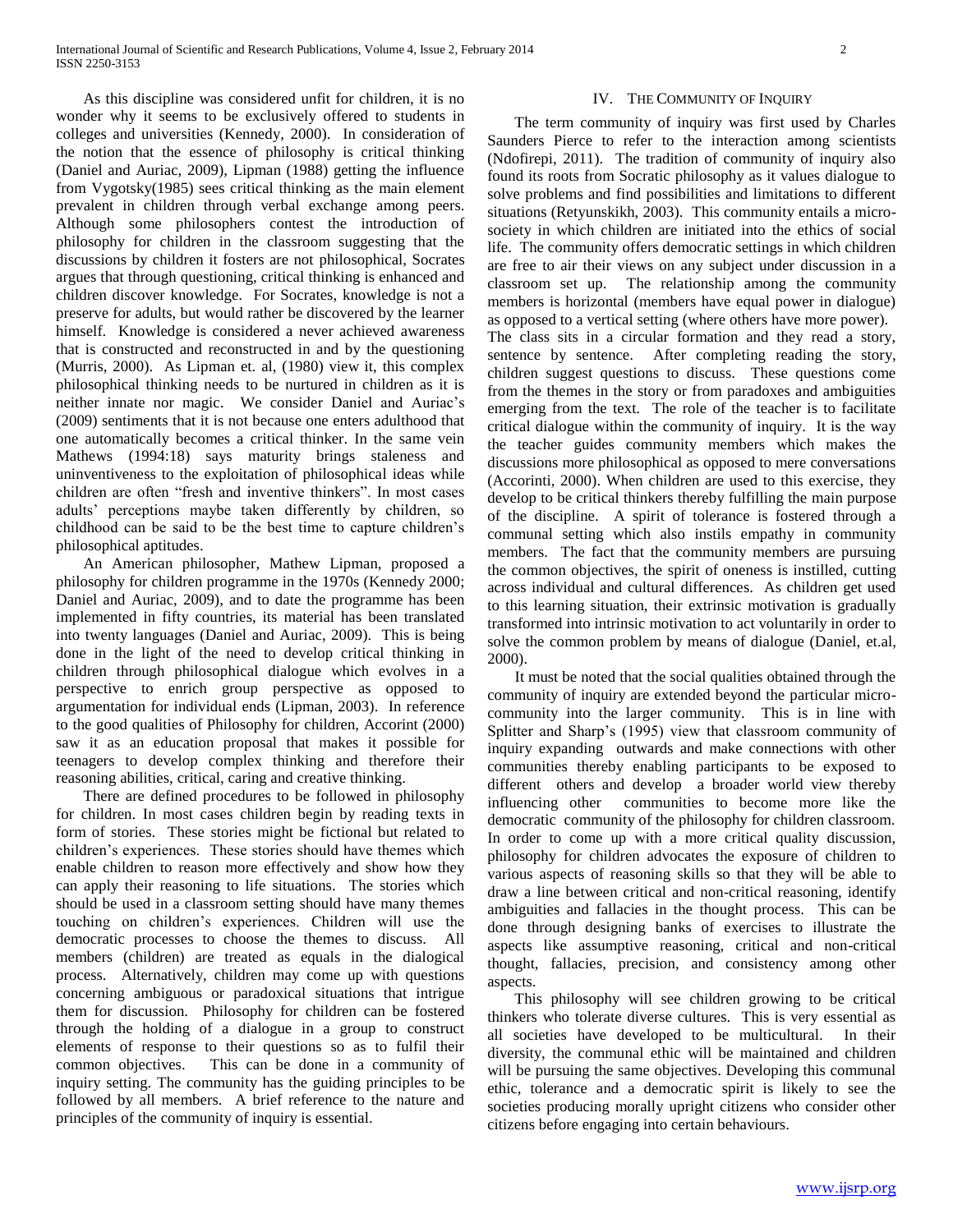#### V. THE NATURE OF UNHU/UBUNTU

 African philosophy is centred on the concept of unhu or ubuntu. Literally translated unhu/ubuntu means humanness. Ubuntu is a complex concept that underlies the complexity of humanness itself. Chitumba (2013) takes ubuntu to be complex, elusive and multifaceted. It necessarily has to be; for it describes the very essence of Africanness. It describes human existence not only in spatio-temporary terms but also in thought and experience as lived in the community. The concept of unhu/ubuntu is embedded in African tradition. It is therefore an expression of all that constitutes the African way of life.

 The African way of life is one that is communitarian. It is one in which the individual is not solitary. The individual defines his or her existence with reference to others, his or her relationship with them (Samkange and Samkange, 1980). The relationship that an individual has with others is taken to be very significant in the life set up of the African people. This is clearly captured by the aphorism 'umuntu ngubuntu ngabantu' that is "I am because we are; and since we are, therefore, I am" (Louw, 2010). According to Ramose (1999) to be human is to affirm one's humanity by recognizing the humanity of others and, on this basis, establish respectful relations with them. In other words my human-ness is constituted by the human-ness of others, and vice versa. And the relations between human beings, other persons and me, are characterized by mutual recognition and respect (Kimmerk, 2011). The relationship between the individual and these others is one of interdependence; he or she depends on others and they depend on him or her.

 Ubuntu is a bundle of cherished values in African societies. It articulates values such as respect for human beings, human dignity, and compassion, hard work leading to achievement, honesty, tolerance, generosity, kindness, gentleness, humility, and love (Mayer, 1980; Chitumba, 2011). These bind the community together. In the African communitarian way of life the success of the individual is shared among all he or she relates with. Similarly the misfortune of the individual is the misfortune of many through relational ties. Thus sharing is not only sharing the good things of life. This is exactly what Jordan Kush Ngubane (1963: 76) means when he says

 *Supreme virtue lay in being humane, in accepting the human being as part of yourself, with a right to be denied nothing that you possessed. It was inhuman to drive the hungry stranger from your door, for your neighbour's sorrow was yours. This code constituted a philosophy of life, and the great Sutu- nguni family…called it, significantly, ubuntu or botho… the practice of being humane.*

 This is further reinforced by the other aphorism: 'If when faced with a decisive choice between wealth and the preservation of the life of another human being, then one should opt for the preservation of life' (Kimmerk, 2011). Ubuntu can therefore be taken to refer to humanness; it is an African philosophy emphasizing African ethics and practical morality and, as Kimmerk (2011) says, this is a basic principle of social philosophy.

### VI. PHILOSOPHY FOR CHILDREN: A MODEL FOR UNHU/ UBUNTU

 The morality of community members is mainly the product of social experience stemming from childhood. It is believed that children develop some social dispositions in many aspects of life through interaction with their community in general and their peers in particular (Vygotsky, 1985). Societies which emphasise individualism through its structures normally produce societal members who are egoistic and have no feeling for their fellow community members. On the contrary, products of a community which is bound by communal ethic are likely to be communal in their living. The communities of this nature are characterised by empathy and tolerance of people of diverse cultural, social and economic backgrounds (Peresuh and Nhundu 1999; Bodunrin 1991; Fafunwa and Aisiku, 1982).

 These social qualities which have the potential to strengthen the moral fabric of the community, it can be argued, can be moulded through learning paradigms and pedagogies if well exploited in the classroom setting.As alluded to above, introducing children to philosophy through the philosophy for children programme advocated by Lipman (2003) entails fostering a communitarian way of life. Through the community of inquiry, the spirit of treating everything in terms of the common good is instilled, a collective conscience is nurtured. This cultivates the feeling of empathy and the spirit of tolerance among group members. These desirable social aspects are expected to go beyond the immediate classroom into the larger community (Accorint, 2000; Splitter and Sharp 1995).

 Naturally, children find comfort in groups of peers (Ndofirepi, 2011). During preschool period, children learn different ways of conduct. Some form of discipline and and some corrective measures are evident in communities of peers. Children have a tendency of learning some forms of behaviours from their peers which they may not necessarily learn from adults. These disposition children have before school must be taken as strong foundations for moral development at school. A school as a community with children of different learning levels and diverse social and economic backgrounds must be taken as the best place to give children an opportunity to express themselves in a democratic environment through the philosophy for children approach (Lipman, 2003; Kennedy, 2000).

 One of the most important aspect of philosophy is critical thinking (Daniel and Auriac,2009). Sutcliffe (2003) asserts that the community of inquiry recognises the classroom as a community in which thinking that is critical, creative, caring and collaboration is promoted. In his argument on the relationship between critical thinking and communal ethic, Ndofirepi (2011) concludes that a person cannot be truly critical if he does not care about what and whom he is being critical of. The community of inquiry is made more effective by the sharpening of children's reasoning aptitudes. This is done through exposing them to exercises that foster critical thinking, precision and consistency (Kennedy 2000). With these skills the dialogues within the community of inquiry becomes more philosophical as opposed to mere conversations (Daniel and Auric, 2009). Philosophy for children socialises children for a communal social ethic desirable for contemporary societies. Cultural pluralism has become a global phenomena and some communal living in any society is inevitable. Differences in culture, religion, levels of thinking and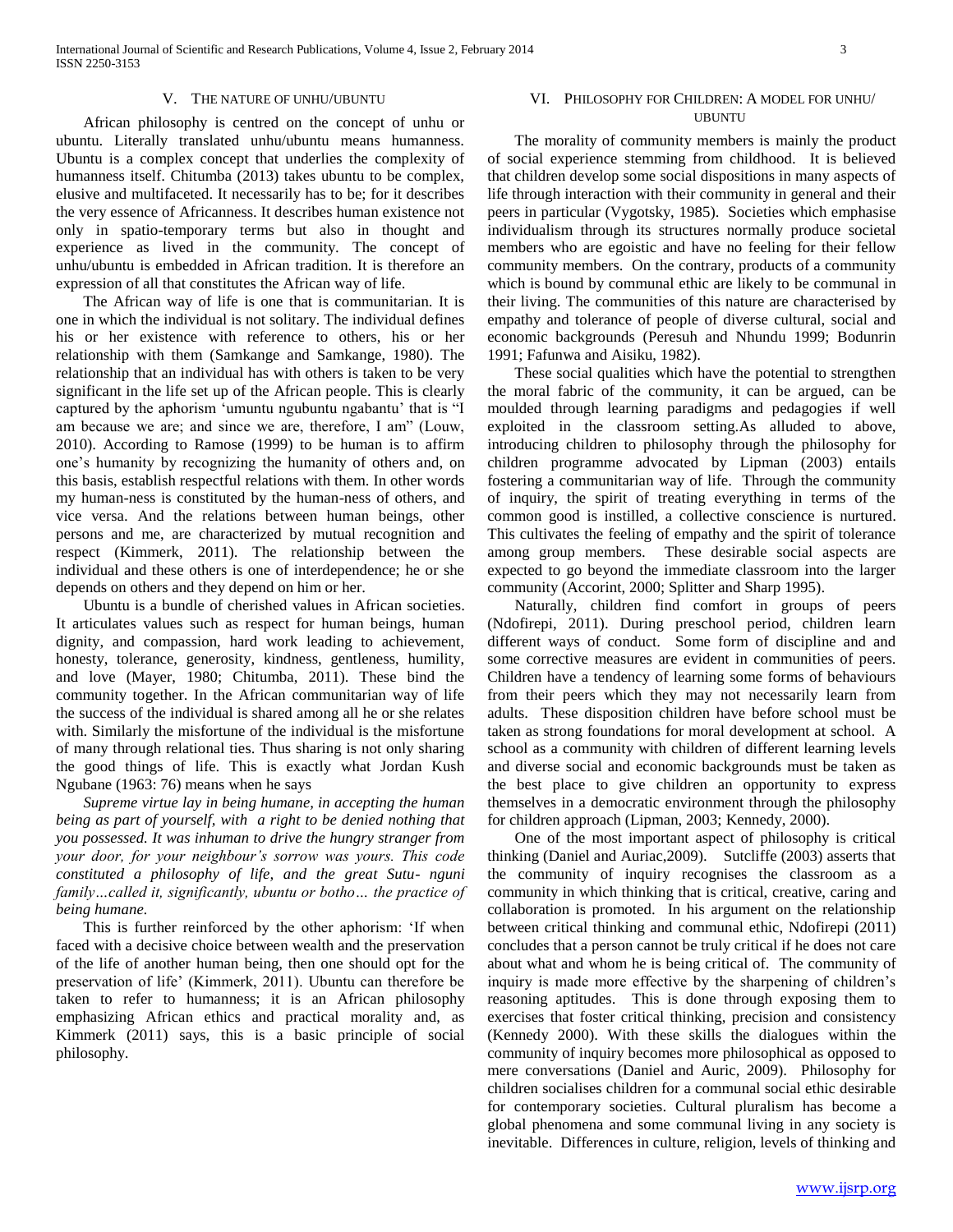maturity and general social and economic backgrounds can be divisive factors. Philosophy for children can therefore play an important role in bringing social harmony through the elements of tolerance, critical thinking and democratic dispositions it fosters.

 Taking into cognisance that the African concept, ubuntu, was the main basis for the sustenance of the African moral fabric, lines of similarities can be easily drawn between ubuntu and philosophy for children. This can be done upon the realisation that the communal ethic in philosophy for children is greatly entrenched in the African group philosophy (ubuntu). We therefore argue that the implementation of philosophy for children approach in schools will help resuscitate the essentials of ubuntu philosophy whose decline is characterised by moral decay in our communities.

 The main aim of education in African traditional societies was the transmission of cultural heritage from one generation to the next (Peresuh and Nhundu, 1999; Fafunwa and Aisiku 1976; Taberondwa, 1998). This includes the maintenance of moral values cherished by the society. The production of morally upright members who had a feeling for their fellow community members was the ultimate goal of education (Ramose ,1999). This entails the nurturing of individuals who depended on other individuals for survival, individuals who go by the community morality, thus people with ubuntu or personhood.

 Beginning from early childhood, in African traditional societies, children were identified by their extended families and in turn their immediate communities. Every activity was done communally (Gyeke,1997; Peresuh and Nhundu,1999), any individualism was frowned at. All elders bore the responsibility of nurturing desired moral values in children. This communal ethic was fostered in these elders by the preceding generations. The end result was the desired product, a person with ubuntu or personhood (Chitumba, 2011). Because of this African nurturing, moral degeneration, as it is today, was not known.

 Although ubuntu led to the sustenance of traditional societies, one cannot necessarily advocate a return to an African past in its entirety (Makuvaza, 1996). This is because community structures have changed, communities are no longer unicultural in nature. It can however be argued that the essentials of ubuntu can be retained through exploitation of modern approaches like philosophy for children. We must consider the view by the critics of traditional education in Africa that point to the fact that the system failed to promote critical thinking (Ndofirepi, 2011). Education, it is argued, was characterised by the presence of unquestioned obedience to authority. The shortfalls of African traditional education can well be addressed through the use of modern approaches at the same time paying attention to the essentials of African morality .Higgs (2003) believes that Africa can use philosophy in a particular sense to address social issues, philosophy is expected to be pragmatic and render a service to society, in this case, the moral degeneration which has become a major ill in our society must get a remedy through philosophy. Ndofirepi (2011) calls for situating philosophy for children within the African milieu. This is expected to resuscitate the African moral values relevant for the  $21<sup>st</sup>$  century.

 Traditional African education being authoritarian, a democratic flavour is essential for the discourse to be relevant in

the  $21<sup>st</sup>$  century. Wayhid (2004) has the same view as he advocates for a new philosophy of education for Africa that emphasises achieving reasonableness whereby children are regarded as reasonable people who are more open to interpreting, analysing and looking beyond texts. A democratic setting espoused by the community of inquiry suitably places African moral development in the 21st century.

 As texts, stories, paradoxes and ambiguities are used in the community of inquiry, African moral development can be easily enhanced through the inclusion of African themes through the medium used in traditional societies. Gyekye (1997) stresses that stories and proverbs are primary ways through which a great deal of African philosophical thought, knowledge, has been taught. Through philosophy for children, children are exposed to do philosophy at an early age by reflecting on, analysing and interpreting their traditional beliefs, customs, habits and histories (Gyekye 1997). Their languages must also be used as a medium of analysis (Fasiku, 2008). Basing on the strength of communal moral teaching, philosophy for children can be used to resuscitate ubuntu. As children spend most of their time at school, it can be argued that employing philosophy for children taking into cognisance African moral values will resuscitate ubuntu. As the setting promotes tolerance of children from a diverse social and economic backgrounds, children become empathetic and generally morally upright.

 A continual exploitation of the philosophy for children approach will lead to the appreciation of the group ethic by learners thereby promoting the philosophy of ubuntu with a democratic flavour (Ndofirepi, 2011). These learning experiences are likely to nurture children into morally upright citizens because they will be endeavouring to meet the community values arrived at through critical thinking. As philosophy for children has the potential qualities to develop morally upright members for a multicultural society, this is the situatedness of ubuntu in the  $21<sup>st</sup>$  century.

## VII. CONCLUSION

 Against the background of moral degeneration in our community philosophy for children if properly implemented in schools may help resuscitate morality. The emphasis put on communal learning in philosophy for children appeals well to African moral teaching (ubuntu). Contemporary plural societies are well accommodated as the approach fosters tolerance in the learners. Although it can be argued that capturing ubuntu in its natural state is an illusion, essential principles which are in tune with the  $21<sup>st</sup>$  century can be realised. As the major elements of philosophy for children are compatible with the philosophy for children approach, the moral foundation from the home will be supported through this teaching approach. A democratic flavour of philosophy for children will make societies realise the essentials of ubuntu in tandem with contemporary times.

#### **REFERENCES**

[1] Accorinti,S(2000)Philosophy for children Encyclopedia of Philosophy of Education.http://www.vurst.hr/ENCYCLOPEDIA/main.htm(accessed 2 January 2007)